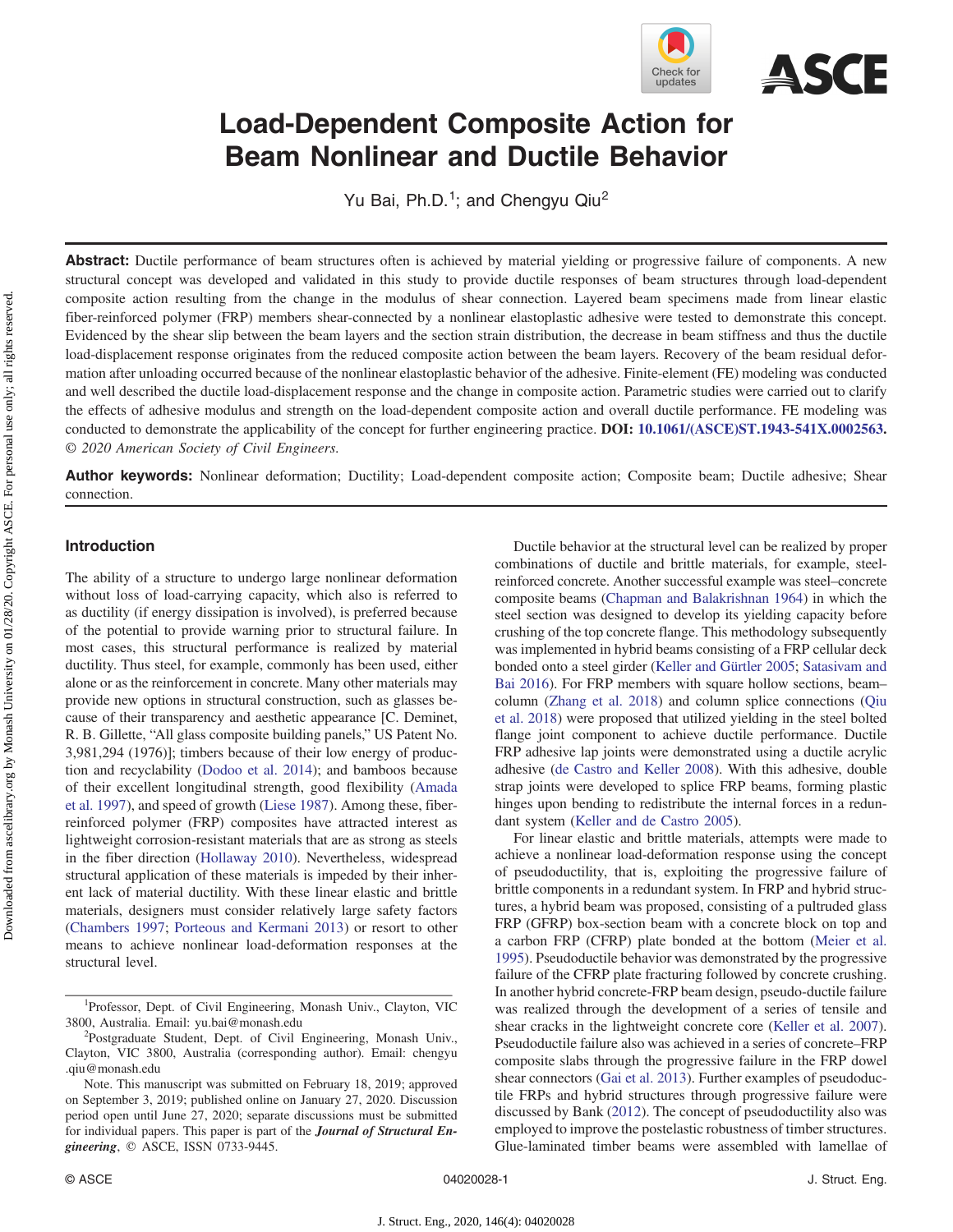<span id="page-1-0"></span>different grades [\(Tomasi et al. 2009\)](#page-10-0). Considerable postelastic deformation was reported, caused by the progressive rupture of different lamellae. Another strategy proposed recently realized reversible nonlinear deformation utilizing the elastic buckling of certain compressive members in a truss structure ([Bai and Zhang 2012\)](#page-9-0). Demonstrated by planar trusses assembled of brittle FRP members, the concept was further implemented in large-scale spatial trusses under static [\(Yang et al. 2015\)](#page-10-0) and dynamic and fatigue loading [\(Yang et al. 2016](#page-10-0)).

Unlike the aforementioned strategies, a new concept is proposed in this paper to realize nonlinear load-deformation responses and structural ductility in layered beam structures through changes in the degree of composite action during loading. The subject of composite action has been widely studied in the literature, such as that for steel–concrete composite beams [\(Culver and Coston 1961\)](#page-9-0), timber–concrete composite beams ([Clouston et al. 2005\)](#page-9-0), and FRP– concrete composite beams [\(Correia et al. 2007\)](#page-9-0). Despite the use of shear connectors, partial composite action and thus additional beam deformation can be caused by insufficient number of shear connectors and their deformability under shear loading [\(Nie and Cai](#page-9-0) [2003](#page-9-0)). To include the resulting partial composite action, analysis was conducted by considering the shear-slip behavior that could be characterized by push-out [\(Jayas and Hosain 1988;](#page-9-0) [Steinberg](#page-10-0) [et al. 2003](#page-10-0)) or pull shear tests [\(Satasivam et al. 2017\)](#page-10-0) on shear connectors. The preceding studies noted that composite action and the resulting beam stiffness may decrease due to the softening between the two materials in composite beams. This softening behavior corresponded to the failure of shear connectors that may occur in a progressive manner or with sudden structural collapse ([Nie et al.](#page-9-0) [2008](#page-9-0)). The effects of shear connectors on the composite beam performance also were investigated in the literature. Based on the secant stiffness of shear connectors, an analytical solution was developed by Wang ([1998\)](#page-10-0) to calculate the overall deflection of steel–concrete composite beams. Numerical studies were conducted to describe the mechanical responses of composite beams, taking into account the softening of shear connectors, i.e. their yielding, large deformation, or failure ([Salari et al. 1998;](#page-10-0) [Faella](#page-9-0) [et al. 2003\)](#page-9-0). It was further pointed out by Oehlers et al. [\(2013](#page-9-0)) that the ductility of RC is affected by, in addition to the yielding of steel reinforcements, the shear interaction and thus composite action between the concrete and reinforcements. In previous studies of steel–concrete composite beams and RC structures, the additional deformation caused by the reduced composite action between the steel and concrete was the inevitable consequence of interface softening (i.e. concrete damage around steel reinforcement) or failure of steel shear connectors as loading increased, rather than a designed response to provide structural ductility. This study proposes that, for general layered beam structures made of linear elastic and brittle materials, the change in composite action during loading can be actively used to introduce a decrease in flexural stiffness and therefore to provide structural ductility. Manipulation of the composite action can be realized by means of an elastoplastic ductile adhesive as a shear connection, in contrast to the progressive or brittle failure of shear connectors or interfaces in composite or RC beams.

The proposed concept is illustrated in Fig. 1 using a simple layered beam structure shear-connected by ductile adhesive. The ductile adhesive features an elastoplastic stress–strain relationship in shear and is available commercially with various stiffnesses and strengths, such as DP8005 (3M, Saint Paul, Minnesota), Hysol EA 9361 (Henkel, Düsseldorf, Germany), and Araldite 2021 (Huntsman, Monthey, Switzerland). Other types of shear connector with nonlinear stress–strain relationships also may be considered for this purpose. Under flexural loading, initially (Fig. 1, Stage 1) the shear connection (the adhesive layer, for example) has high



Fig. 1. Design concept for realizing nonlinear load-deformation response in beam structures.

shear stiffness and therefore provides high (or full) composite action between the layered components of the beam. Beyond a certain load level, degradation of the composite action is induced by the decreased shear modulus of the adhesive (acting as shear connection). As a result, the beam structure deforms with reduced flexural stiffness and substantial shear slip between its layered components (Fig. 1, Stage 2), producing a nonlinear load-deformation response. The final failure may be governed by the material failure of the layered components or by the adhesive layer acting as shear connection; whereas the transition from Stage 1 to Stage 2, at which the elastic load  $P_e$  can be defined, occurs when the adhesive layer begins its plasticization (i.e., with a significant decrease in its shear modulus) and thus no longer is able to maintain the high composite action of Stage 1. This structural concept, illustrated here with a beam configuration, can be applied to other layered structures made of linear elastic and brittle materials, such as sandwich structures [\(Manalo et al. 2010;](#page-9-0) [Keller et al. 2014;](#page-9-0) [Satasivam et al. 2014](#page-10-0)), builtup section beams [\(Hejll et al. 2005](#page-9-0); [Bai et al. 2013\)](#page-9-0), or composite beams ([Nordin and Täljsten 2004;](#page-9-0) [Correia et al. 2007\)](#page-9-0) to realize ductile structural failure if the shear connection is properly designed to introduce reduced composite action with load increase before the ultimate failure. **Example 19**<br> **Example 19**<br> **Example 19**<br> **Example 19**<br> **Example 19**<br> **Example 19**<br> **Example 19**<br> **Example 19**<br> **Example 19**<br> **Examplements**<br> **Examplements**<br> **Examplements**<br> **Examplements**<br> **Examplements**<br> **Examplements**<br>

To demonstrate this structural concept, experimental investigations were designed and conducted on layered beam specimens made of brittle FRP material and a ductile adhesive. Specimens with a linear elastic adhesive also were tested for reference. Strain responses were recorded to demonstrate the development of partial composite action. In addition to the scenario of monotonic loading, the behaviors of the layered beam specimens (with linear or ductile adhesive) were further explored under load–unload–reload cycles. Finite-element (FE) modeling was performed, not only to predict the nonlinear load-deformation responses but also to assess the effect of adhesive strength and modulus on the beam performance.

#### Experimental Program

#### Specimens

Layered beam specimens were prepared by bonding together two rectangular-section FRP beams with adhesive. Configuration and dimensions of the specimens are illustrated in Fig. [2](#page-2-0). The bonded surfaces of the FRP were abraded with 180-grit sanding sheet and cleaned with acetone before application of the adhesive. Two types of adhesive were used: a linear elastic epoxy-based adhesive, or a nonlinear elastoplastic acrylic-based adhesive. The thickness of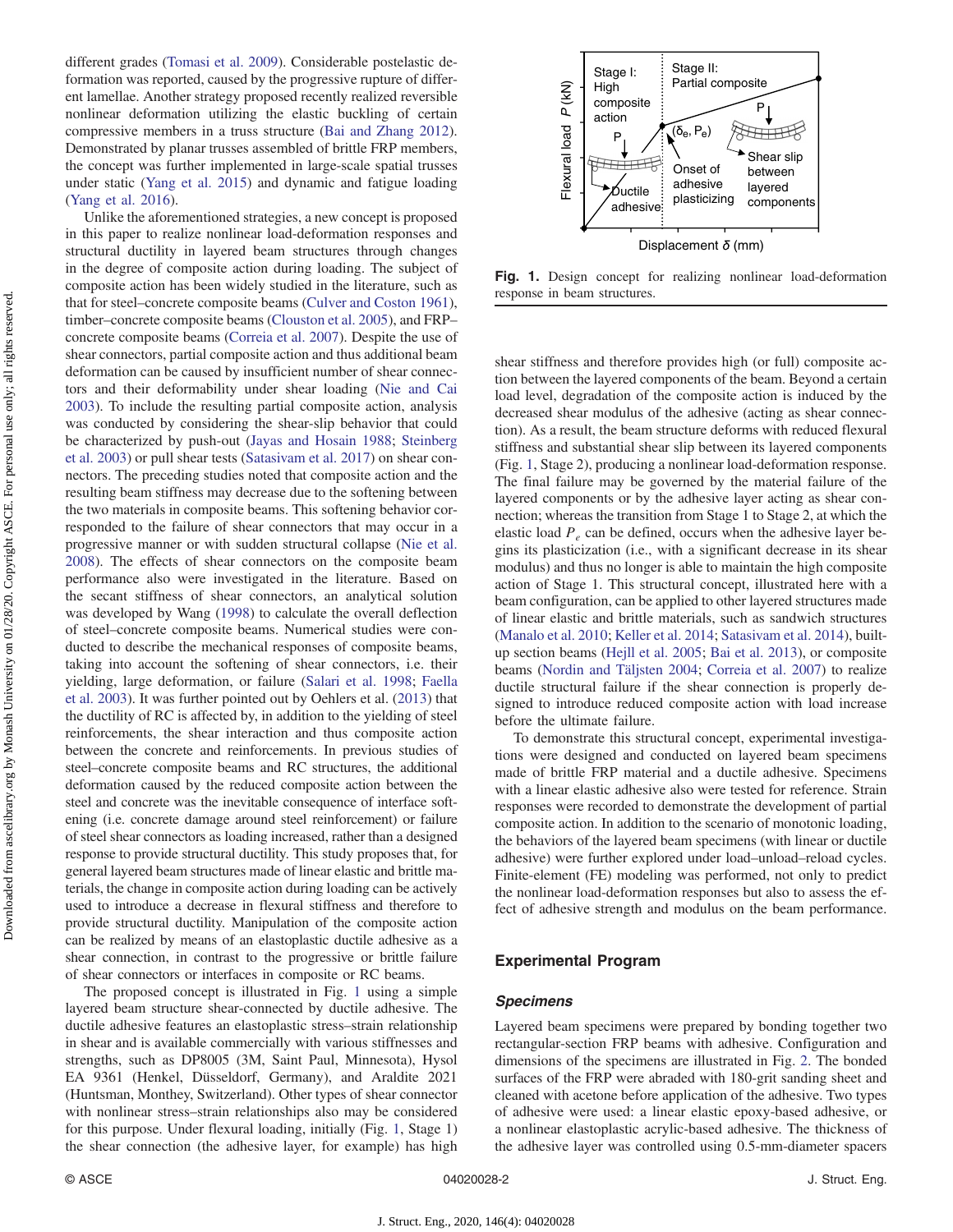<span id="page-2-0"></span>

Fig. 2. Dimensions and strain gauge positioning of the layered beam specimens (unit: millimeters).

between the two FRP beams. The assembled specimens were cured at room temperature for 7 days (specimens with epoxy adhesive) or 3 days (specimens with acrylic adhesive) before testing, in accordance with the manufacturers' recommendations. The design geometry was intended to have the decrease of adhesive shear modulus precede other nonlinear structural responses or damages, and thus clearly focus on the targeted reduction in composite action to demonstrate the proposed concept. Eight beam specimens were prepared for the subsequent three-point bending tests (Table 1). The first letter (E or A) of the specimen name refers to the type of adhesive used (epoxy or acrylic-based); the second letter (M or C) denotes the type of loading (monotonic or load–unload–reload cycles); and the number (1 or 2) indexes the duplicate specimens.

#### Material Properties

The FRP rectangular sections were cut from a pultruded flat panel along the fiber direction. The pultruded FRP material consisted of E-glass fibers (47.8% by volume) embedded in polyester resin [\(Satasivam et al. 2014\)](#page-10-0). The fiber architecture comprised one unidirectional roving layer between two mat layers. The strength and modulus properties of the FRP, obtained according to relevant standards and methods, are summarized in Table 2. The two twocomponent adhesives used were epoxy-based Sikadur-330 (Sika, Zug, Switzerland) and acrylic-based DP8005 (3M, Saint Paul, Minnesota). Tensile dog-bone samples of Sikadur-330 and DP8005 were tested by Qiu et al. [\(2019](#page-9-0)) and Pinto et al. ([2009\)](#page-9-0), respectively. The stress–strain behaviors and strength and modulus properties are presented in Fig. 3. The Sikadur-330 exhibited a linear stress– strain behavior up to failure, whereas the ductile adhesive DP8005 had linear behavior initially and then a considerable increase in strain with almost constant stress, based on which the plastic strength  $(\sigma_p)$  of DP8005 was defined.

## Instrumentation and Loading Program

This study adopted a three-point bending setup [Figs. 2 and 4(a)]. The flexural load  $(P)$  at midspan was applied by an Instron machine (Norwood, Massachusetts) with a 5-kN-capacity load cell. In each specimen, Strain gauges G1 to G4 (Fig. 2) were deployed along

Table 2. Strength and modulus of FRP material

| Orientation and<br>component | Strength<br>(MPa) | Modulus<br>(GPa) | Method                                                                     |
|------------------------------|-------------------|------------------|----------------------------------------------------------------------------|
|                              |                   |                  | Longitudinal tensile $393.1 \pm 7.0$ 31.7 $\pm$ 0.7 ASTM D3039 (ASTM 2014) |
|                              |                   |                  | Transverse tensile $22.0 \pm 2.1$ 5.0 $\pm$ 0.2 ASTM D3039 (ASTM 2014)     |
| In-plane shear               |                   |                  | $20.8 \pm 1.4$ 3.5 $\pm$ 0.7 10° off-axis tensile test                     |
|                              |                   |                  | (Lee et al. 1990)                                                          |



Fig. 3. Typical tensile stress-strain curves of adhesives Sikadur-330 and DP8005 and their material properties ( $E =$  elastic modulus,  $G =$ shear modulus,  $\sigma_u$  = ultimate strength, and  $\sigma_p$  = plastic strength).



Fig. 4. Layered beam specimens under three-point bending: (a) experimental setup; and (b) FE modeling.

|  |  | <b>Table 1.</b> Experimental and FE results for all layered beam specimens |  |  |  |  |  |  |  |  |
|--|--|----------------------------------------------------------------------------|--|--|--|--|--|--|--|--|
|--|--|----------------------------------------------------------------------------|--|--|--|--|--|--|--|--|

|                       |       | Initial stiffness <sup>b</sup> $(kN/mm)$ |            |      | Elastic load <sup>b,d</sup> $(kN)$ |                          | Ultimate $load^b$ (kN) |                    |                |
|-----------------------|-------|------------------------------------------|------------|------|------------------------------------|--------------------------|------------------------|--------------------|----------------|
| Specimen <sup>a</sup> |       | $S_{FE}^{\quad \  \  \, c}$              | $S/S_{FE}$ |      | $P_{e, FE}$ <sup>c</sup>           | $P_e/P_{e,FE}$           | $P_{\mu}$              | $P_{u.FE}^{\circ}$ | $P_u/P_{u,FE}$ |
| $EM-1$ and $EM-2$     | 0.347 | 0.414                                    | 0.838      |      |                                    |                          | 2.64                   | 2.88               | 0.917          |
| $AM-1$ and $AM-2$     | 0.313 | 0.374                                    | 0.837      | 0.74 | 0.86                               | 0.860                    | 1.90                   | 1.98               | 0.960          |
| $EC-1$ and $EC-2$     | 0.365 |                                          | __         |      |                                    | $\overline{\phantom{a}}$ | 2.73                   | ___                |                |
| $AC-1$ and $AC-2$     | 0.316 | ---                                      | __         | 0.83 | $\overline{\phantom{a}}$           |                          | 1.97                   | __                 |                |

 ${}^{a}E$  = epoxy adhesive; A = acrylic adhesive; M = monotonic loading; and C = load–unload–reload cyclic loading.

<sup>b</sup>Average value of two repeated specimens.

c Results from FE modeling.

<sup>d</sup>Intersection point of initial and postelastic tangent lines.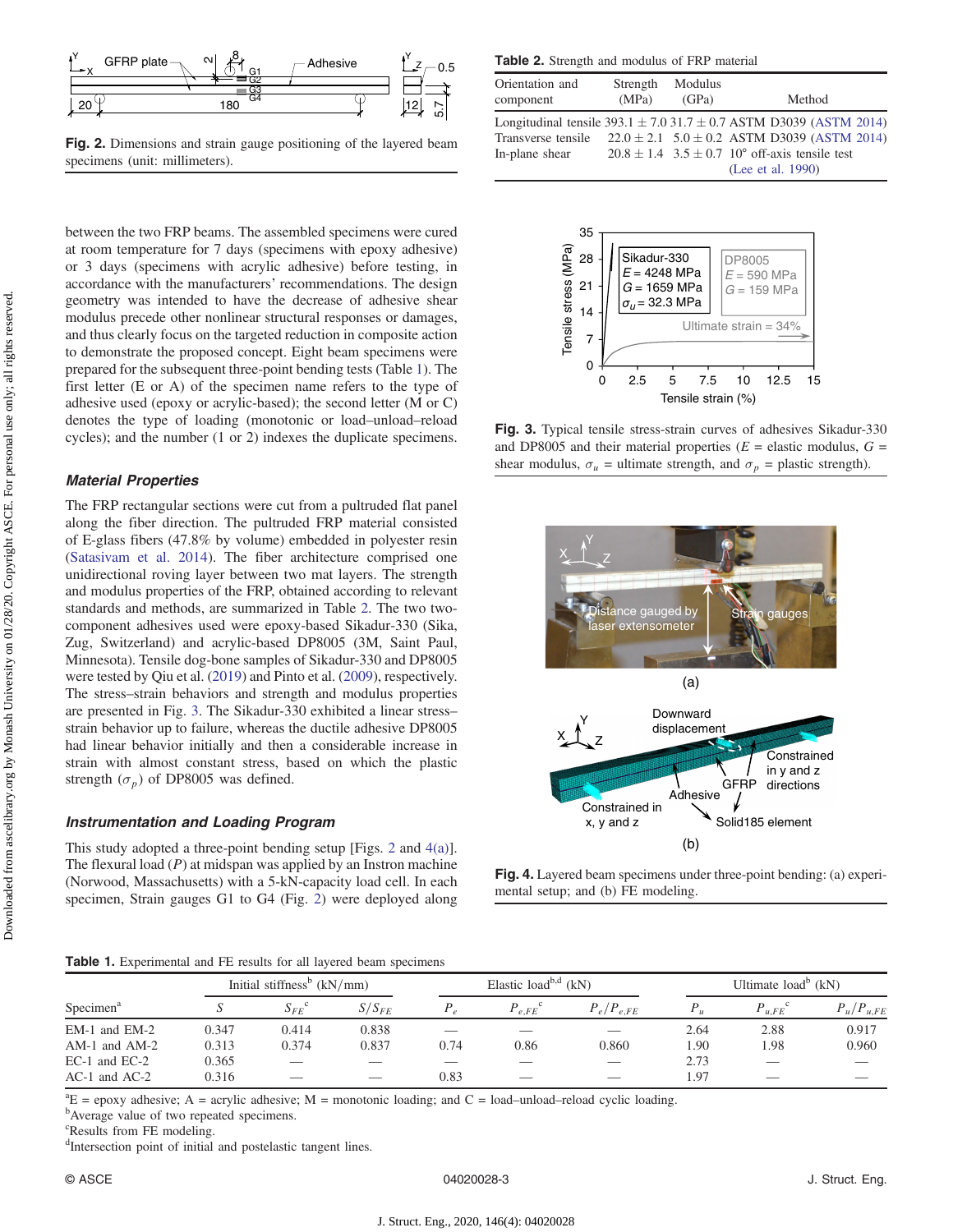<span id="page-3-0"></span>the depth of a cross section close to the midspan. Vertical displacement at the midspan  $(\delta)$  was measured by a laser extensometer [Fig. [4\(a\)](#page-2-0)]. In addition to monotonic loading (on Specimens EM-1, EM-2, AM-1, and AM-2), load–unload–reload cycles were applied (on Specimens EC-1, EC-2, AC-1, and AC-2). Unloading (to 0 kN) of the EC specimens occurred at 0.80 and 1.60 kN, corresponding to about 32% and 64% of their ultimate loads, respectively. The AC specimens were unloaded (to 0 kN) at three load levels, 0.20, 0.85, and 1.25 kN, the latter two of which were designed to occur at the nonlinear stage of the load-displacement response (Fig. [1,](#page-1-0) Stage 2).

The loading and unloading at midspan were applied with a crosshead speed of  $1 \text{ mm/min}$ . Considering the viscoelastoplastic behavior of the acrylic adhesive reported by de Castro and Keller [\(2008](#page-9-0)), after the unloading at 0.85 and 1.25 kN, the AC specimens were kept free of loading for about 3 and 18 h, respectively, and their recovery of deformation was gauged by the laser extensometer. All the cyclic loading programs were completed with a final reloading (after the 18-h recovery) until ultimate failure of the specimens.

## FE Modeling

FE modeling was conducted for the monotonically loaded specimens EM-1, EM-2, AM-1, and AM-2 using the ANSYS Mechanical APDL version 16.2 package. The load–unload–reload scenarios were not simulated because of the lack of reliable viscoelastoplastic material properties of the acrylic adhesive and because the time dependence of the adhesive deformation was not the focus of this study. The monotonic loading scenarios were sufficient to demonstrate the realization of nonlinear and ductile structural responses resulting from the load-dependent composite action. Three-dimensional (3D) models were constructed using 3D 8-node solid elements (SOLID185) [Fig. [4\(b\)\]](#page-2-0). Each FRP section was meshed into 8 elements through its thickness, 8 elements across its width, and 200 elements along the 180-mm-net span. The adhesive layer was divided into two elements through the thickness.

The FRP material was defined as orthotropic linear elastic with the modulus properties listed in Table [2](#page-2-0). The epoxy adhesive Sikadur-330 was modeled as an isotropic linear elastic material with the elastic and shear moduli given in Fig. [3](#page-2-0). Ward ([1971\)](#page-10-0) and Quinson et al. [\(1997](#page-10-0)) showed that under shear- or tension-dominant stress states, the yield stress of acrylic polymer materials can be described satisfactorily by the von Mises criterion. As the shear connection in the layered beams, the adhesive layer was mainly in shear. Therefore, the von Mises yield criterion with flow rule after yielding was adopted for the acrylic adhesive DP8005 in this study. Using an elastic-plastic bilinear stress–strain model, the elastic modulus and plastic strength of the acrylic adhesive were defined with the values obtained from tensile testing (Fig. [3\)](#page-2-0). To model the simply supported boundary condition, the nodes of the specimens at the support locations were constrained in the  $x$ -,  $y$ -, and  $z$ -directions at one end, and in the  $y$ - and  $z$ -directions at the other end to allow elongation or shortening in the x-direction [Fig. [4\(b\)\]](#page-2-0). This modeling approach is typical practice for simply supported boundary condition as commonly used in the literature [\(Salari et al. 1998;](#page-10-0) [Queiroz et al. 2007\)](#page-9-0). Downward displacement was applied to the top nodes at midspan to simulate application of the flexural load. The mechanical responses of the beam structure under the aforementioned boundary conditions were solved in an incremental load step with 50 uniform increments using the Newton–Raphson method.



Fig. 5. Load-displacement  $(P-\delta)$  response of the beam specimens under monotonic loading.



Fig. 6. Deformations and failure modes: (a) specimens with epoxy adhesive; and (b) specimens with acrylic adhesive.

#### Results and Discussion

#### Load-Displacement Response and Failure Mode

Fig. 5 presents the load-displacement  $(P-\delta)$  curves of the monotonically loaded specimens (EM-1, EM-2, AM-1, and AM-2). Specimens EM-1 and EM-2 exhibited linear  $P-\delta$  responses up to an average ultimate load  $P_u$  of 2.64 kN, at which tensile fracture of the FRP happened at the soffit of the specimens [Fig. 6(a)]. Specimens AM-1 and AM-2 successfully demonstrated a bilinear  $P-\delta$  response as conceptualized in Fig. [1](#page-1-0). Their  $P-\delta$  curves developed initially with stiffness similar to that of EM-1 and EM-2, before a reduction in stiffness, which began at about 0.58 kN (Fig. 5). The reduction in stiffness is believed to be caused by the change in the shear modulus of the ductile acrylic adhesive under shear loading, leading to a decrease in the degree of composite action between the bonded FRP sections. This was further evidenced by the shear slip between the two FRP sections [Fig. 6(b)], in which the original cross section in a plane deformed into two separate sections that slid relative to each other due to the formation of their own neutral axes. The ultimate failure (at an average  $P_u$  of 1.90 kN) of AM-1 and AM-2, in a similar mode as EM-1 and EM-2, occurred as tensile fracture of the FRP at the soffit [Fig. 6(b)].

Fig. [7](#page-4-0) presents the  $P-\delta$  curves of EC-1, EC-2, AC-1, and AC-2 under load–unload–reload cycles. Overall, the failure modes were identical to those of EM-1, EM-2, AC-1, and AC-2 (Fig. 6), and the envelopes of the cyclic  $P-\delta$  curves resembled those of their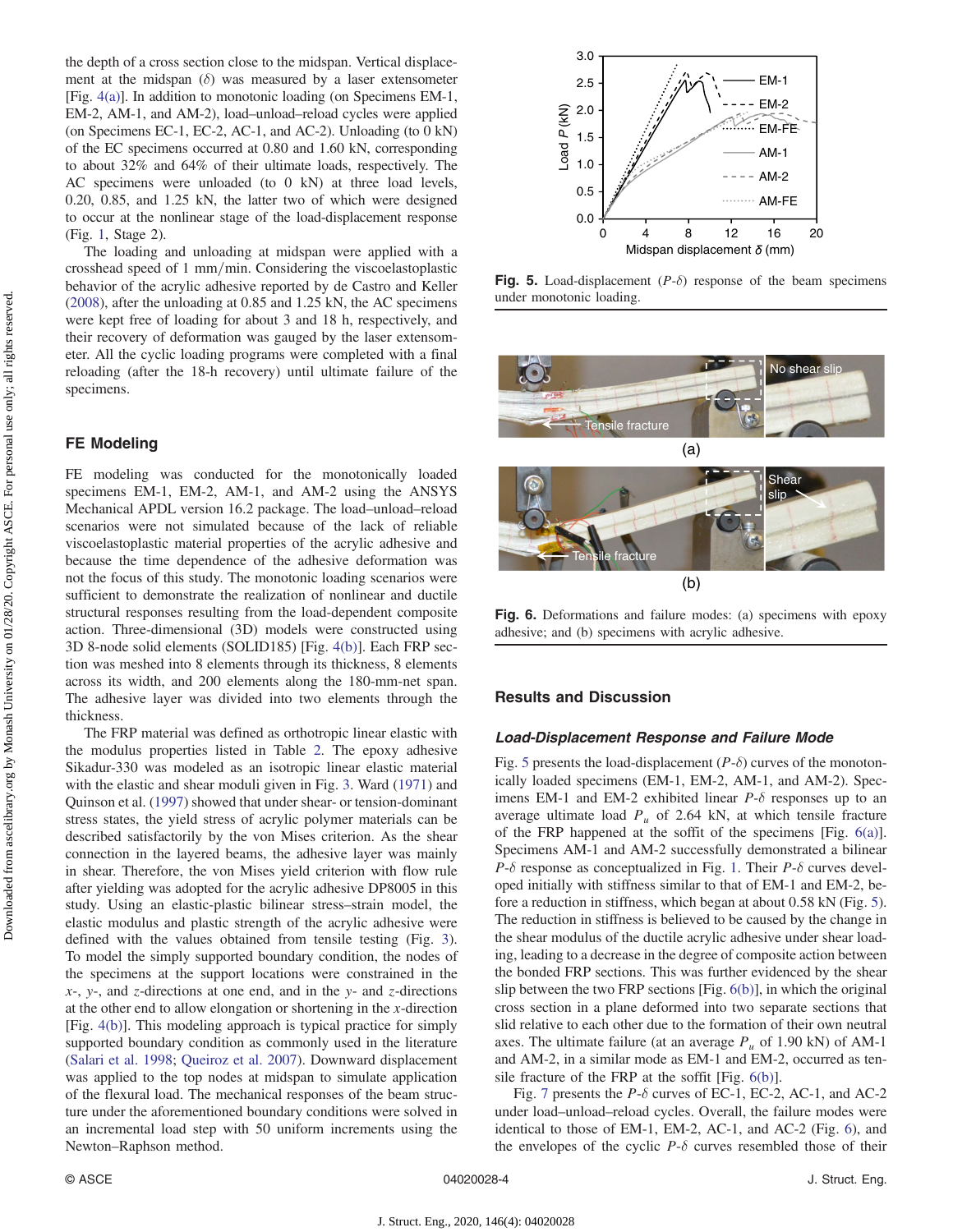<span id="page-4-0"></span>

**Fig. 7.** Load-displacement  $(P-\delta)$  response of the beam specimens under load–unload–reload cycles.

monotonically loaded counterparts. The EC specimens, unloaded at 0.80 and 1.60 kN, showed that both unloading and reloading paths were linear and coincided with the initial loading path. The first unloading of the AC specimens occurred at 0.20 kN, which was within the linear stage of the  $P-\delta$  curve, producing unloading and reloading responses that coincided with the initial loading path. The second and third unloadings occurred at 0.85 and 1.25 kN, respectively, beyond the linear stage. These two unloading paths were nonlinear and ended at 0 kN with a certain residual displacement (Fig. 7). Monitored for about 3 h after the unloading from 0.85 kN and 18 h after the unloading from 1.25 kN, the residual displacements were found to recover and converge to a threshold of about 80% recovery (with less than 0.5% change in the following 20 min). This time-dependent recovery of deformation is discussed in further detail in section "Recovery of Beam Deformation after Unloading." The subsequent reloading of AC-1 and AC-2 produced nonlinear  $P-\delta$  responses with almost the same slopes as the initial loading paths (Fig. 7).

The stiffness and load capacities of all the specimens are summarized in Table [1.](#page-2-0) The specimens with acrylic adhesive (AM-1, AM-2, AC-1, and AC-2) exhibited 11.7% lower initial stiffness than the epoxy specimens (EM-1, EM-2, EC-1, and EC-2). The loading type (monotonic or cyclic) did not introduce a notable effect on the mechanical characteristics identified from the  $P-\delta$  responses. For example, comparison of AM-1 and AM-2 with AC-1 and AC-2 shows that the elastic loads  $(P_e)$ , the intersection point of the initial and postelastic tangent lines) were within 5.8%, and the ultimate loads  $(P_u)$  were within 1.9%. Fig. [5](#page-3-0) plots the P- $\delta$  responses from FE modeling with the experimental responses for specimens EM-1, EM-2, AM-1, and AM-2. In the FE modeling, the ultimate load  $(P_{u,FE})$  was deemed to be reached when the tensile strain at the soffit of the specimen reached the average peak strain of 1.73% measured in the experiments. For specimens AM-1 and AM-2, the FE modeling was able to capture the nonlinear P- $\delta$  response, predicting an elastic load,  $P_{e,FE}$ , of 0.86 kN (compared with the experimental value,  $P_e$ , of 0.74 kN, a difference of 15%). Table [1](#page-2-0) compares the major results of the experiment and FE modeling. The slight overestimation of initial stiffness (S) and load capacities ( $P_e$  and  $P_u$ ) by the FE modeling may be due partly to the imperfect bond quality of the specimens.

#### Composite Action between Two Bonded Sections

The strain measurements from G1 to G4 deployed along the section depth (Fig. [2\)](#page-2-0) allow understanding of the composite action between the two bonded sections. Fig. 8 shows the strain distributions from the EM (with epoxy adhesive) and AM (with acrylic adhesive) specimens at different load levels. In EM-1 [Fig. 8(a)], the axial strains were distributed linearly along the depth of the section up to 100% of  $P_u$ , indicating full composite action between the bonded sections. In contrast, specimen AM-1 [Fig. 8(b)] had nonlinearity in the strain distribution along the section depth, for example, at 50% of  $P_u$ , and such nonlinearity became more significant as the load increased. The development of nonlinear strain distribution suggests that the original cross section with composite action was bent into two sections with different curvatures and neutral axes, echoing the shear slip between the two bonded sections observed in the AM and AC specimens [Fig. [6\(b\)\]](#page-3-0).

The onset of the decrease in composite action was triggered when reduction of the stiffness of the shear connection occurred, i.e. when the adhesive layer was loaded into the plastic stage (Fig. [3\)](#page-2-0) and thus became incapable of maintaining the initial high composite action at the early stage. The nonlinearity in the strain distribution, as an indication of the partial composite action, was found to match the stiffness reduction in the load-displacement  $(P-\delta)$  curves (Fig. [5\)](#page-3-0). This further confirmed the realization of the design concept (Fig. [1\)](#page-1-0). The strain distribution from FE modeling also is plotted in Fig. 8(b) for the AM specimen. Good agreement with the experimental results was obtained, such that the development of strain distribution with load levels was well described. This comparison verified that the nonlinear  $P-\delta$  response from FE modeling stemmed from the same mechanism as that in the experimental specimens.

## Recovery of Beam Deformation after Unloading

A ductile acrylic adhesive (SikaFast550, Sika, Zug, Switzerland) was reported with time-dependent recovery of residual deformation after the removal of tensile loading [\(de Castro and Keller 2008](#page-9-0)). It therefore was expected that the specimens with acrylic adhesive in this study would exhibit similar behavior. To confirm this, after the



Fig. 8. Strain distribution along section depth: (a) Specimen EM-1; and (b) Specimen AM-1.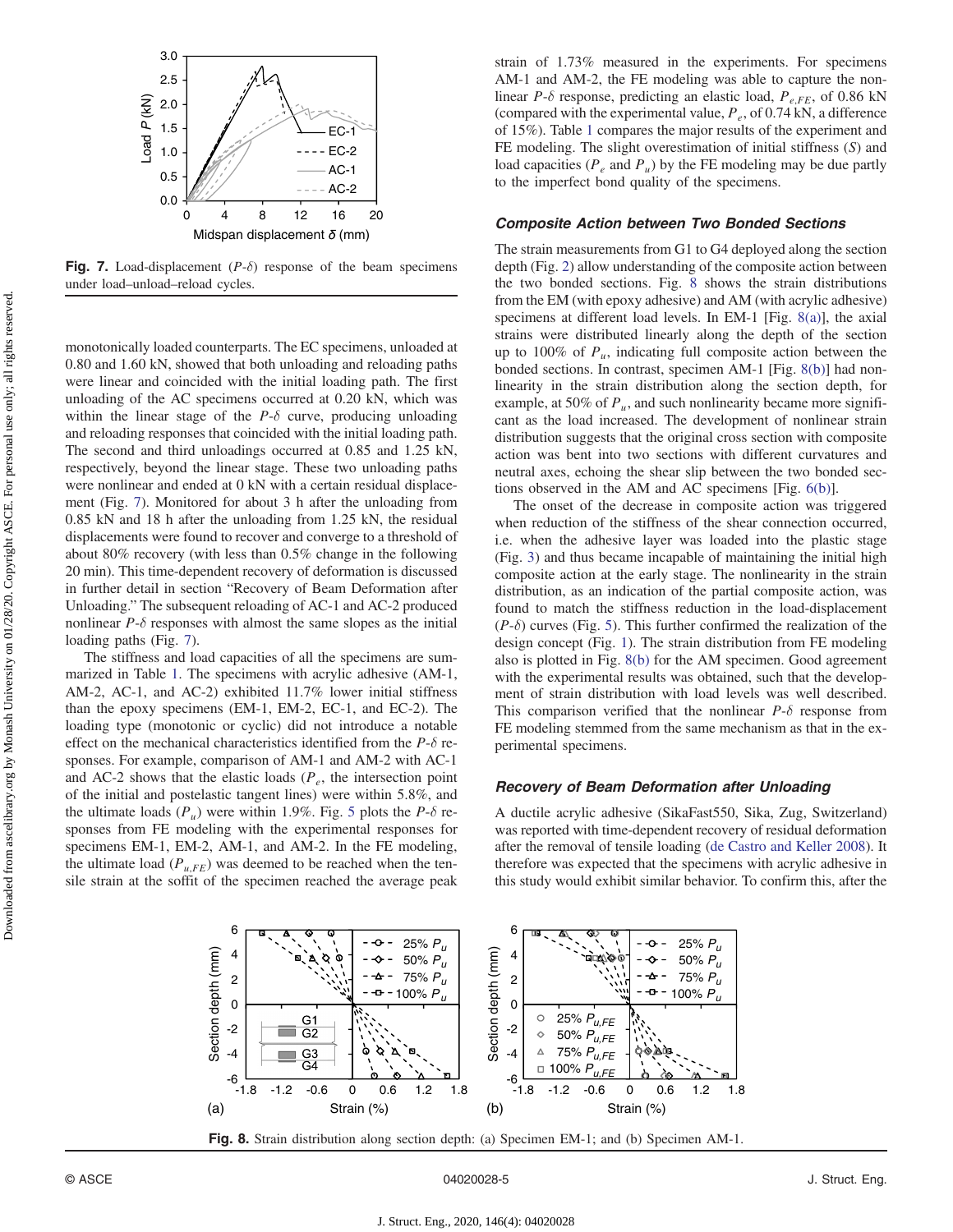

Fig. 9. Recovery of residual midspan displacement ( $\delta$ ) with time (Specimen AC-2): (a) after unloading at 0.85 kN; and (b) after unloading at 1.25 kN.

Table 3. Ductile adhesives of different modulus and strength

| Adhesive      | Chemical base             | Elastic modulus<br>(MPa) | Shear modulus<br>(MPa) | Tensile strength<br>(MPa) | Ultimate<br>strain | References                |
|---------------|---------------------------|--------------------------|------------------------|---------------------------|--------------------|---------------------------|
| Araldite 2021 | Toughened methacrylate    | 1,130                    |                        | 26.2                      | 0.40               | Banea and da Silva (2010) |
| Hysol EA 9361 | Epoxy                     | 670                      | 239                    | 8.0                       | 0.44               | da Silva et al. $(2008)$  |
| SikaFast-5211 | Acrylic                   | 260                      |                        | 5.1                       | 0.47               | da Silva et al. $(2006)$  |
| SikaFlex-552  | Silane-terminated polymer | 4.17                     | 1.30                   | 2.5                       | 2.31               | Machado et al. (2018)     |

unloading at 0.85 and 1.25 kN, the AC specimens were kept free of loading for a certain duration while the midspan displacement  $(\delta)$ was being gauged. Figs. 9(a and b) present the curves of midspan displacement  $\delta$  versus the time after unloading for Specimen AC-2. Immediately after the complete unloading from 0.85 kN, a residual displacement of 0.453 mm remained [Fig. 9(a)]. This displacement quickly recovered 50% during the first 10.4 min but gradually slowed subsequently. The specimen eventually was reloaded at 178 min after the unloading, when the recovery barely progressed, approaching a plateau of about 78.4% of the initial residual displacement.

After the unloading from 1.25 kN, the recovery curve of specimen AC-2 exhibited a similar response [Fig. 9(b)]. The specimen recovered 50% in the first 20.9 min before it gradually stabilized and converged to a plateau of about 83.2% after 1,075 min. Because the FRP remained in the elastic range, the recovery of beam deformation suggested reversibility of the nonlinear shear deformation of the acrylic adhesive. Because this ductile adhesive showed time-dependent recovery of deformation upon removal of stress, the possibility was demonstrated, with the design concept illustrated in Fig. [1,](#page-1-0) of realizing recoverable nonlinear deformation in beam structures (as exemplified in Fig. [7](#page-4-0)).

## Effect of Adhesive Properties on Beam Performance

#### Significance of Adhesive Properties

It was demonstrated that shear connection (i.e. the adhesive layer in this study) plays a vital role in achieving the nonlinear and ductile load-deformation response through the change in composite action with loading. An adhesive with high shear modulus at relatively low stress level might provide high or full composite action at the early loading stage so that layered or composite beam structures deform with high stiffness. To realize nonlinearity and ductility in the load-deformation response in the subsequent stage, it was important that the adhesive was stressed to the nonlinear stage at a load level before ultimate failure of the beam structure. The load at which the adhesive became nonlinear also affected the ultimate load capacity of the layered beam, because a partial composite

action would alter the linear strain distribution on the section and introduce higher strain and stress to the top and soffit of a beam section. Several ductile adhesives are available with different moduli, strengths, and strain capacities (Table 3). The selection of ductile adhesive should be made carefully in consideration of the structural material and cross section configuration. For the cross section in the present study, the DP8005 adhesive was used because it offered high composite action (and thus large beam stiffness) at the initial stage and plasticizes when the load increases, thus causing reduced composite action before the ultimate stage. With this adhesive, the proposed concept can be well demonstrated through the change in composite action and the associated ductile loaddisplacement responses. Considering the variety of ductile adhesives and the importance of their selection, the effects of different adhesives (with different moduli and strengths) on the overall beam performance were parametrically investigated using the experimentally validated FE modeling and theoretical analysis.

## Effect of Adhesive Modulus on Beam Flexural Stiffness

Fig. [10](#page-6-0) shows, for a layered beam with the same dimensions as the specimens in this study, the relation between the beam stiffness S (calculated as  $P/\delta$ ) and the shear modulus G of the adhesive. On the vertical axis, the beam stiffness is normalized as a stiffness ratio  $S/S_c$  where  $S_c$  is the stiffness when full composite action is present. Results from the layered beam theory developed by Allen [\(1969](#page-9-0)) are shown in Fig. [10](#page-6-0), as well as those from the FE modeling.

From the layered beam theory ([Allen 1969\)](#page-9-0), under three-point bending the stiffness  $S$  is calculated by

$$
S = 1 / \left[ \frac{L^3}{48EI} + \frac{(1 - I_f/I)^2 \psi}{4AG} \right]
$$
 (1)

where  $L =$  span length;  $I_f =$  sum of moment of inertias of face layers (rectangular FRP sections in this study) about their own centroidal axes;  $\overline{I}$  = sum of moments of inertia of FRP sections about entire section's centroidal axis;  $A = bd^2/c$  = effective shear area, where  $b =$  section width,  $d =$  distance between the centroids of FRP sections, and  $c =$  thickness of core (adhesive layer);  $E =$  elastic modulus of FRP sections;  $G =$  shear modulus of the adhesive, and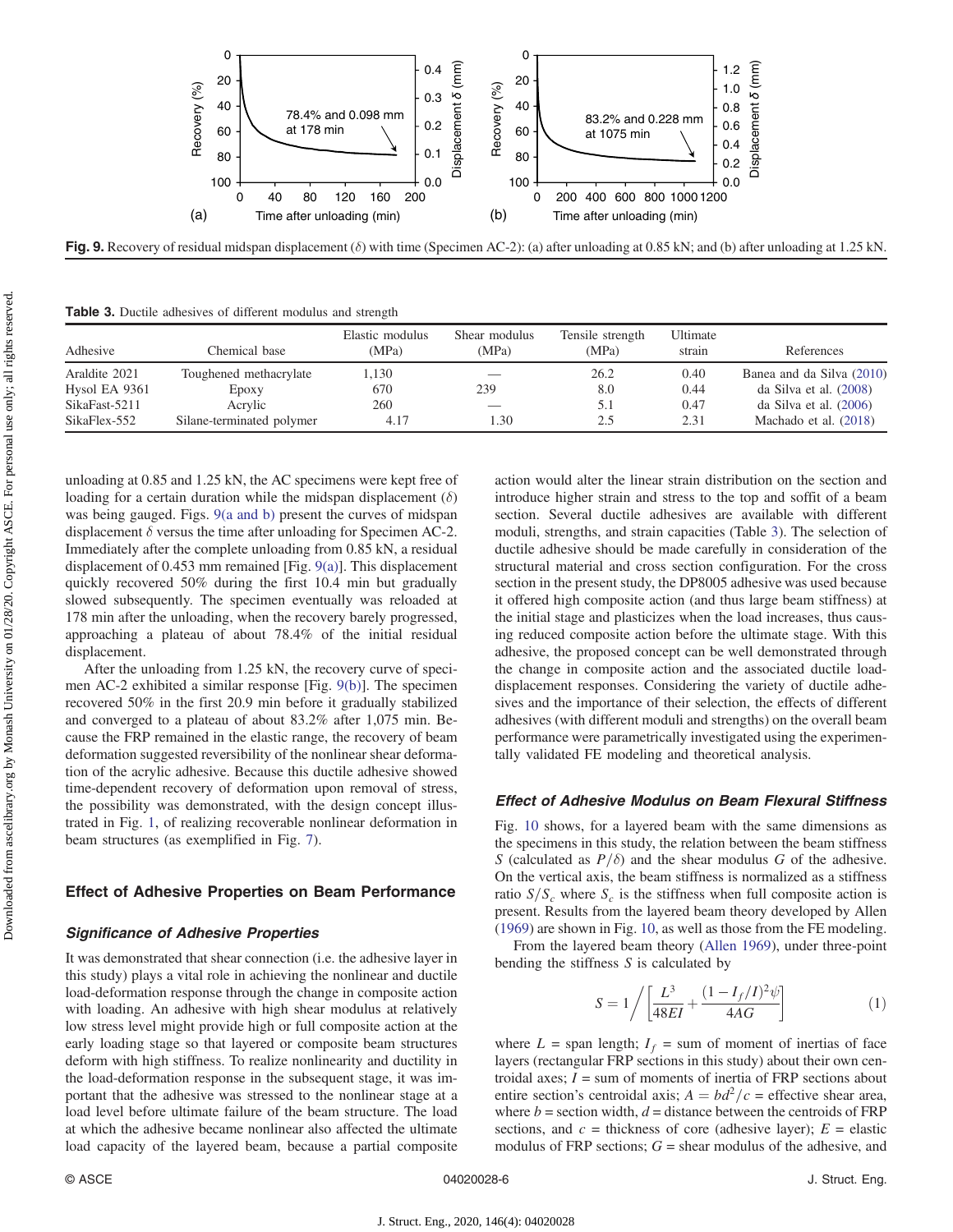<span id="page-6-0"></span>

Fig. 10. Effect of adhesive shear modulus  $(G)$  on stiffness of the layered beam from layered beam theory and FE modeling  $(S_c =$ stiffness when full composite action is present).

$$
\psi = 1 - \frac{\sinh \theta + \beta (1 - \cosh \theta)}{\theta} \tag{2}
$$

where

$$
\beta = \frac{\sinh \theta - (1 - \cosh \theta) \tanh \phi}{\sinh \theta} \tag{3}
$$

$$
\theta = \frac{L}{c} \sqrt{\frac{G}{2E} \frac{c}{t} \left( 1 + \frac{3d^2}{t^2} \right)}
$$
(4)

$$
\phi = L_1 \sqrt{\frac{AG}{EI_f(1 - I_f/I)}}
$$
\n(5)

where  $t =$  thickness of face layer; and  $L_1 =$  length of overhang.

From the layered beam theory, the stiffness of full composite action  $(S_c)$  is calculated by Eq. (6). In the FE modeling,  $S_c$  was obtained by defining the adhesive layer as the same material as the FRP

$$
S_c = \frac{48EI}{L^3} \tag{6}
$$

Although the layered beam theory considers shear deformation of the adhesive layer, it ignores the shear deformation of the FRP sections and flexural stiffness of the adhesive layer. Because the shear deformation of the FRP sections is negligible compared with the flexural deformation (with a span:depth ratio of 15) and the thin adhesive layer at the midsection depth contributes little to the overall section stiffness, the theoretical and FE analysis produced almost coinciding results (Fig. 10). From both the theoretical and FE results, the stiffness ratio  $(S/S<sub>c</sub>)$  increased rapidly with the adhesive shear modulus  $(G)$  at small values, e.g. a significant change of  $S/S_c$  (22%–95%) was associated with G in the range of 0–200 MPa; then the ratio  $S/S_c$  stabilized and converged toward 100%. The acrylic adhesive in this study (with an initial G of 159 MPa) resulted in  $S/S_c$  ratios of 93.3% and 92.4% according to the layered beam theory and FE modeling respectively, indicating an almost full composite action at the initial elastic stage (Fig. 10). With the epoxy adhesive used in this study (with a constant  $G = 1,659$  MPa), full composite action was obtained, in which  $S/S_c$  was 99.3% according to the layered beam theory and 98.7% according to the FE modeling. Furthermore, according to the layered beam theory, when G approached 0 MPa (representing noncomposite action), the ratio  $S/S_c$  converged to approximately 22%. The corresponding stiffness  $S$  was approximately 0.0968 kN/mm, which is close to the average postelastic stiffness of the AM specimens  $(0.112 \text{ kN/mm})$ , suggesting that little shear stiffness was offered by the adhesive layer after its elastic stage.

#### Effect of Adhesive Strength on Beam Flexural Capacity

To study the effect of adhesive strength, different plastic strengths  $(\sigma_p)$  were input for the ductile acrylic adhesive in the FE modeling, whereas its elastic modulus and the linear-plastic characteristic of the stress–strain relationship were kept consistent with those in Fig. [3.](#page-2-0) The ultimate loads  $P_{u,FE}$  still were governed by the tensile failure of FRP at the soffit, as in the experimental scenario. To clarify the relation between the load-displacement  $(P-\delta)$  response and the plastic strength of the adhesive  $(\sigma_p)$  for a larger range of the latter, different values of  $\sigma_p$  were considered such that the FE specimens exhibited different levels of elastic loads ( $P_{e,FE}$ ) and ultimate loads  $(P_{u,FE})$  up to the ultimate load of the layered beam with full composite action. Fig. 11(a) shows the  $P-\delta$  curves when different  $\sigma_p$  were adopted. An increased  $\sigma_p$  increased the elastic load ( $P_{e,FE}$ ) and the ultimate load ( $P_{u,FE}$ ) capacities of the layered beam specimen, whereas the postelastic stiffness was almost unaffected, i.e., in Fig. 11(a) the postelastic tangent lines are almost parallel regardless of different values of  $\sigma_p$ . The postelastic stiffness remained unchanged because of the consistent plastic behavior of the adhesive (same postelastic shear modulus) after its initial linear elasticity. Based on the results in the previous section, the postelastic stiffness of the present layered beam can range between 22% and 100% of the full composite action stiffness  $(S_c)$  depending on the postelastic shear modulus of the adhesive (Fig. 10). Furthermore, the postelastic stiffness of the beam can be tailored by altering the number



Fig. 11. Effect from FE modeling of adhesive plastic strength ( $\sigma_p$ ) on (a) load-displacement (P- $\delta$ ) behavior; and (b) load capacities (P<sub>e;FE</sub> and P<sub>u;FE</sub>).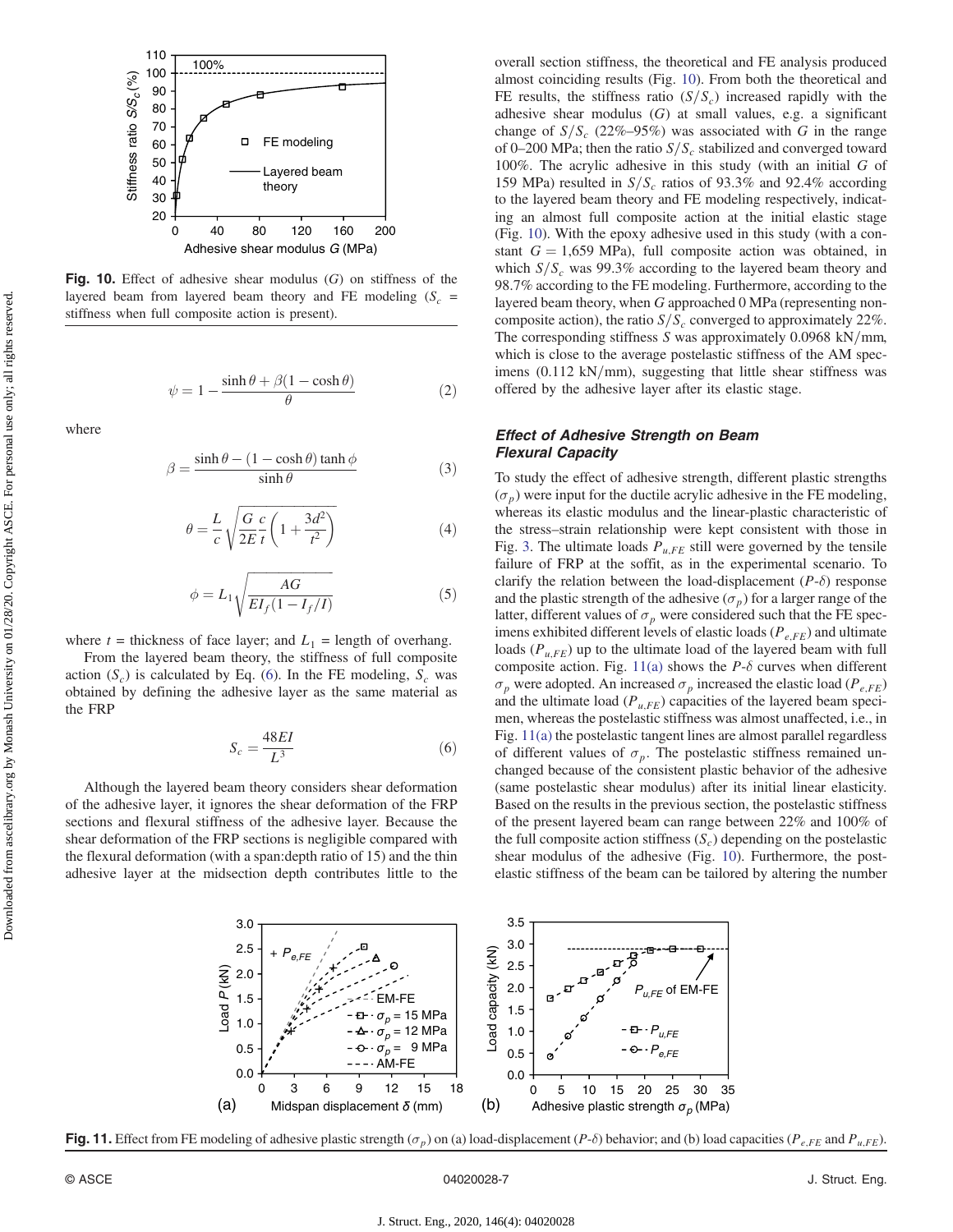<span id="page-7-0"></span>of beam layers and the layer position and thickness. The increased  $\sigma_p$  may compromise the nonlinear deformation and ductility of the beam specimen, because the elastic load  $(P_e)$  is attained at a higher displacement and the ultimate load  $(P_u)$  is attained at a lower displacement [Fig. [11\(a\)](#page-6-0)].

Fig. [11\(b\)](#page-6-0) presents the relation between the load capacities of the layered beam ( $P_{e,FE}$  and  $P_{u,FE}$ ) and the plastic strength of the ductile adhesive ( $\sigma_p$ ). Governed directly by the adhesive plastic strength ( $\sigma_p$ ), the elastic load ( $P_{e,FE}$ ) increases almost linearly with  $\sigma_p$ . It would extend to the origin point ( $P_{e,FE} = 0$  kN) at  $\sigma_p =$  $0$  MPa (and shear modulus  $G = 0$  MPa), because there is no composite action between the two FRP sections all along the loading process in this case. This linearly ascending curve between  $P_{e,FE}$  and  $\sigma_p$  ends when the value of  $P_{e,FE}$  converges to that of  $P_{u,FE}$ , indicating that the elastic capacity is preceded by the ultimate capacity governed by the material failure of the FRP in this case. The ultimate load capacity  $P_{u,FE}$ , although governed by the material failure of the FRP, also increased with  $\sigma_p$  [Fig. [11\(b\)\]](#page-6-0). This is because greater adhesive plastic strength delays the occurrence of partial composite action (thereby delaying the onset of nonlinear strain distribution along the section depth), which introduces higher strain peaks at the outermost fibers. The linearly ascending  $P_{u,FE}-\sigma_p$  curve shows an intercept of 1.54 kN at  $\sigma_p$  of 0 MPa [Fig. [11\(b\)](#page-6-0)], suggesting the load capacity of the beam when the two FRP sections act separately, i.e. without composite action between the two sections. In this case of noncomposite action, the load capacity of 1.54 kN is close to the sum of the capacities of two individual FRP sections (0.73 kN for each section from FE modeling) and about half the load capacity of the EM specimen  $(P_{u,FE} = 2.88 \text{ kN})$  with full composite action  $(S/S_c = 98.7\%)$ . This relation exists because, theoretically, two halved section depths (h) result in a halved section modulus ( $S = bh^2/6$ ). Furthermore, beyond  $\sigma_p$  of around 20 MPa, the curve of  $P_{u,FE}$  stopped increasing because the initial high composite action  $(S/S_c =$ 92.4%) can be maintained all the way to the ultimate load capacity governed by the tensile failure of the FRP [Fig. [11\(b\)](#page-6-0)].

The relations between beam performance and the adhesive properties discussed suggest that the nonlinear load-deformation response of the layered beam can be tailored by selection of ductile adhesives with different moduli and strengths. The layered beams of the present configuration were examined in the experimental program and parametric studies to focus on the load-dependent composite action and the associated effects from the adhesive properties. This structural concept may be applied to other geometric configurations and linear elastic and brittle materials, but careful design should be exercised regarding more-complex structural responses and various failure modes other than the targeted loaddependent composite action. For example, possible structural failure may occur before the decrease of composite action, and this may not be desirable for realization of ductile structural responses through this concept. The quality of adhesive bonding also needs to be ensured for application of the proposed approach at large scale, and a few previous researchers have shown successful examples of large-scale application of adhesive bonding [\(Hejll et al. 2005](#page-9-0); [Singamsethi et al. 2005;](#page-10-0) [Shi et al. 2017](#page-10-0)). The FE modeling approach demonstrated in this study can aid in the selection of appropriate adhesive properties and evaluation of the beam performance when other geometric configurations are considered.

## Example Demonstration for Practice

To demonstrate the applicability of the proposed concept in engineering structures, numerical investigation was conducted to evaluate the performance of a beam structure with a built-up section in which the concept of load-dependent composite action was applied. The built-up section in this investigation [Fig. 12(a)] consisted of two GFRP box sections  $(50 \times 50 \times 8 \text{ mm})$  bonded together. Again, both Sikadur-330 and DP8005 adhesives were used, and typical material properties of pultruded GFRP were considered [\(Hollaway](#page-9-0) [2010](#page-9-0)) [Fig. 12(a)]. Two realistic loading scenarios, one with a midspan point load  $P$  (Scenario 1) and the other with a uniformly distributed load  $Q$  (Scenario 2), were examined for a span of 1,300 mm as an example under a simply supported boundary condition [Fig. 12(b)] to investigate the overall beam performance. The ultimate failure of the beam structures was evaluated against tensile and compressive failure at the top or soffit of the section, or the shear failure of the webs.

The load-displacement responses of the built-up beams are plotted in Fig. [13.](#page-8-0) Under the midspan point load P (Scenario 1), the ultimate stage was attained by the tensile failure of GFRP at the midspan soffit. Under the uniformly distributed load Q (Scenario 2), the ultimate failure occurred as web shear failure near the end support location. In both load scenarios, the design with the ductile adhesive DP8005 provided nonlinear and ductile load-displacement responses with major stiffness reductions at an elastic load level of 28 kN or 37 kN/m, after the plasticization of the shear connection (adhesive layer) with the associated reduction in composite action. Compared with the design with the linear elastic adhesive, the beam with a ductile adhesive in Scenario 1 had 2% lower initial stiffness, 13% lower ultimate load, but 61% higher ultimate displacement [Figs. [13\(a\)\]](#page-8-0). For Scenario 2, with a



Fig. 12. GFRP built-up section beams: (a) cross-section dimensions and material properties ( $E =$  elastic modulus,  $G =$  shear modulus,  $\sigma^f =$  tensile/ compressive strength, and  $\tau^f$  = shear strength); and (b) span dimension and load scenarios.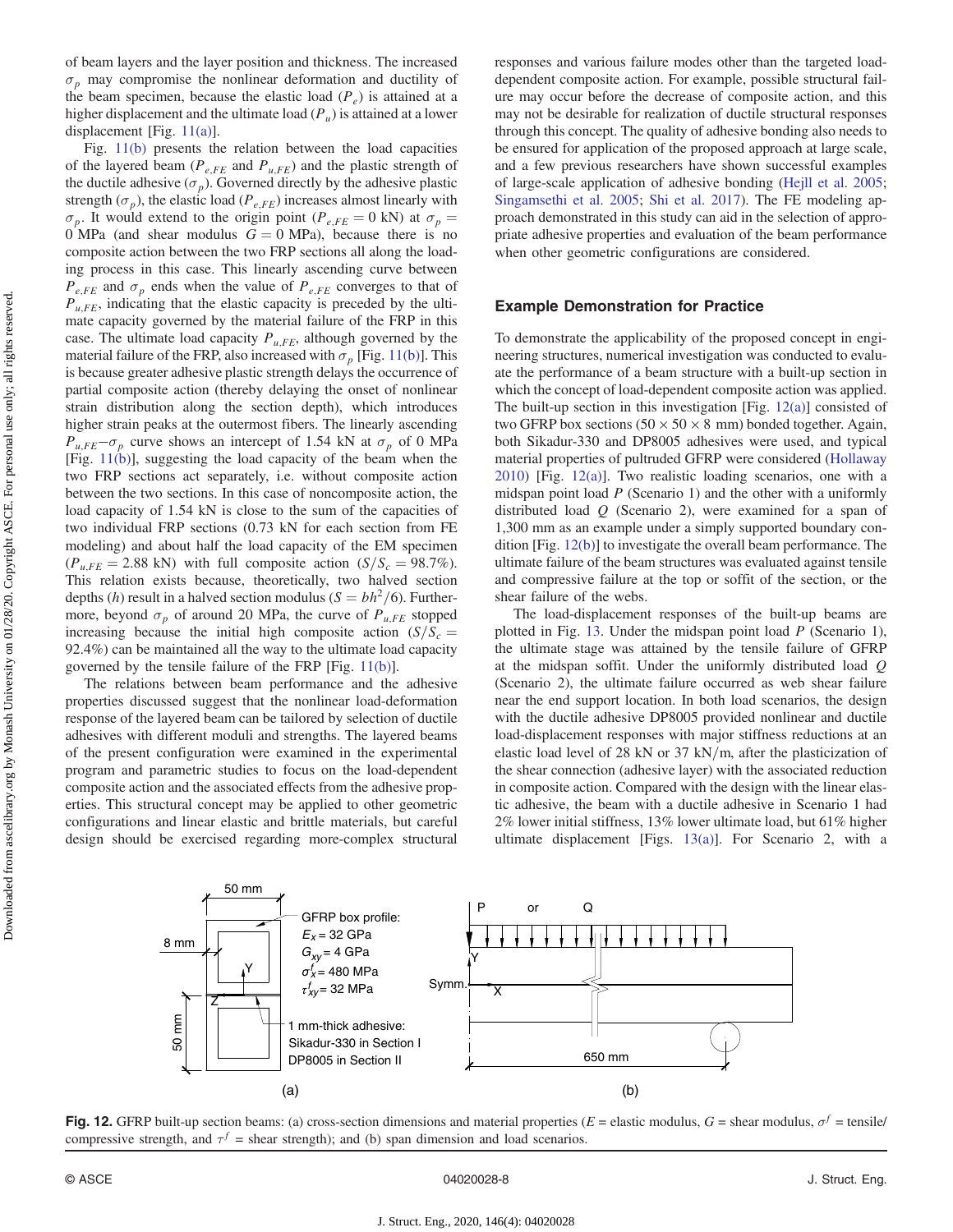<span id="page-8-0"></span>

Fig. 13. Load-displacement responses of the GFRP built-up section beams under (a) midspan point load  $P$ ; and (b) uniformly distributed load  $Q$ (refer to Fig. [12](#page-7-0) for cross section and span dimensions).

uniformly distributed load, the beam with ductile adhesive had 3% lower initial stiffness, 14% lower ultimate load, but 48% higher ultimate displacement [Figs. 13(b)]. Without much compromise in the initial stiffness and ultimate load capacity, the ductile performance provided by load-dependent composite action demonstrated its successful application for the design of large-scale built-up beam structures made from linear elastic and brittle materials. Similarly, this concept also may find applications in other structural forms such as sandwich structures [\(Manalo et al. 2010;](#page-9-0) [Keller et al. 2014](#page-9-0); [Satasivam et al. 2014\)](#page-10-0), composite beams [\(Nordin and Täljsten](#page-9-0) [2004](#page-9-0); [Correia et al. 2007\)](#page-9-0), or other built-up section beams [\(Hejll](#page-9-0) [et al. 2005;](#page-9-0) [Bai et al. 2013](#page-9-0)).

## **Conclusions**

A structural concept was proposed to realize nonlinear and ductile load-deformation responses in beam structures of linear elastic and brittle materials. The concept uses the load-dependent composite action resulting from the nonlinear behavior of the shear connection in a layered beam. Experimental demonstration and FE modeling were conducted on layered beam specimens composed of two brittle FRP components using structural adhesive as a shear connection. The comparative study was further developed based on a linear elastic (brittle) adhesive and a nonlinear (ductile) adhesive. From these investigations, the following key findings are summarized:

- 1. The layered beam specimens with a linear elastic epoxy adhesive exhibited a linear load-displacement response up to failure, whereas the specimens with a nonlinear ductile acrylic adhesive successfully realized a bilinear load-displacement response because of the change in the shear modulus of the adhesive (shear connection) and the associated decrease in composite action with loading. The ultimate failure of all specimens occurred as tensile fracture of the FRP at the soffit. Compared with the specimens with epoxy adhesive, those with acrylic adhesive had 12% lower initial stiffness and 28% lower ultimate load, but 61% higher displacement capacity.
- 2. Under the load–unload–reload cycles, the specimens with epoxy adhesive exhibited linear unloading and reloading loaddisplacement paths that coincided with the initial loading path. In the specimens with acrylic adhesive, unloading from beyond the elastic load produced nonlinear paths that ended with residual deformations. After removal of the load, recovery of the residual deformation advanced rapidly within the first 20 min and then developed at a decreasing rate and stabilized at about

80% of the initial residual displacement. The subsequent reloading process produced nonlinear curves that followed the slope and nonlinearity of the initial loading curves.

- 3. The strain measurements confirmed that the nonlinear loaddisplacement behavior stemmed from the load-dependent composite action in the layered beams. As evidenced in the specimens with acrylic adhesive, loading beyond the elastic load introduced deviation of the strain distribution along the section depth from the initial linearity at the elastic stage. Such nonlinear strain distributions, together with the shear slip between the layered components, indicated a reduction in the degree of composite action with loading. The initial high composite action became a partial action because the nonlinear adhesive, acting as shear connection, decreased in shear modulus.
- 4. The FE modeling was capable of accurately describing the nonlinear load-displacement response of the specimens with acrylic adhesive and the development of strain distribution along the section depth. Parametric studies using the layered beam theory and FE modeling revealed that the stiffness of the layered beam decreased nonlinearly with the reduction in the shear modulus of the adhesive, suggesting, for a given cross section, a certain range of adhesive shear modulus for effective manipulation of composite action and thus beam stiffness.
- 5. The FE modeling also showed that the elastic load capacity increased linearly with the adhesive plastic strength until preceded by the ultimate load governed by the material failure of the FRP. The ultimate load also exhibited a linear increase with the adhesive plastic strength because a greater value of the latter delayed the occurrence of partial composite action, which accordingly introduced higher strain peaks on the section. The increase in the ultimate load with the adhesive plastic strength continued until a plateau was reached, at which the initial high composite action could be maintained and continued up to the ultimate material failure.

Further FE modeling was conducted to demonstrate the successful application of the concept in a built-up section beam structure to provide ductile performance. By a similar mechanism, the concept may be applied to other structural forms such as sandwich structures, composite beams, or other built-up section beams.

#### Acknowledgments

The authors acknowledge support from the Australian Research Council through the Discovery project (DP180102208). Thanks are extended to the staffs of the Civil Engineering Laboratory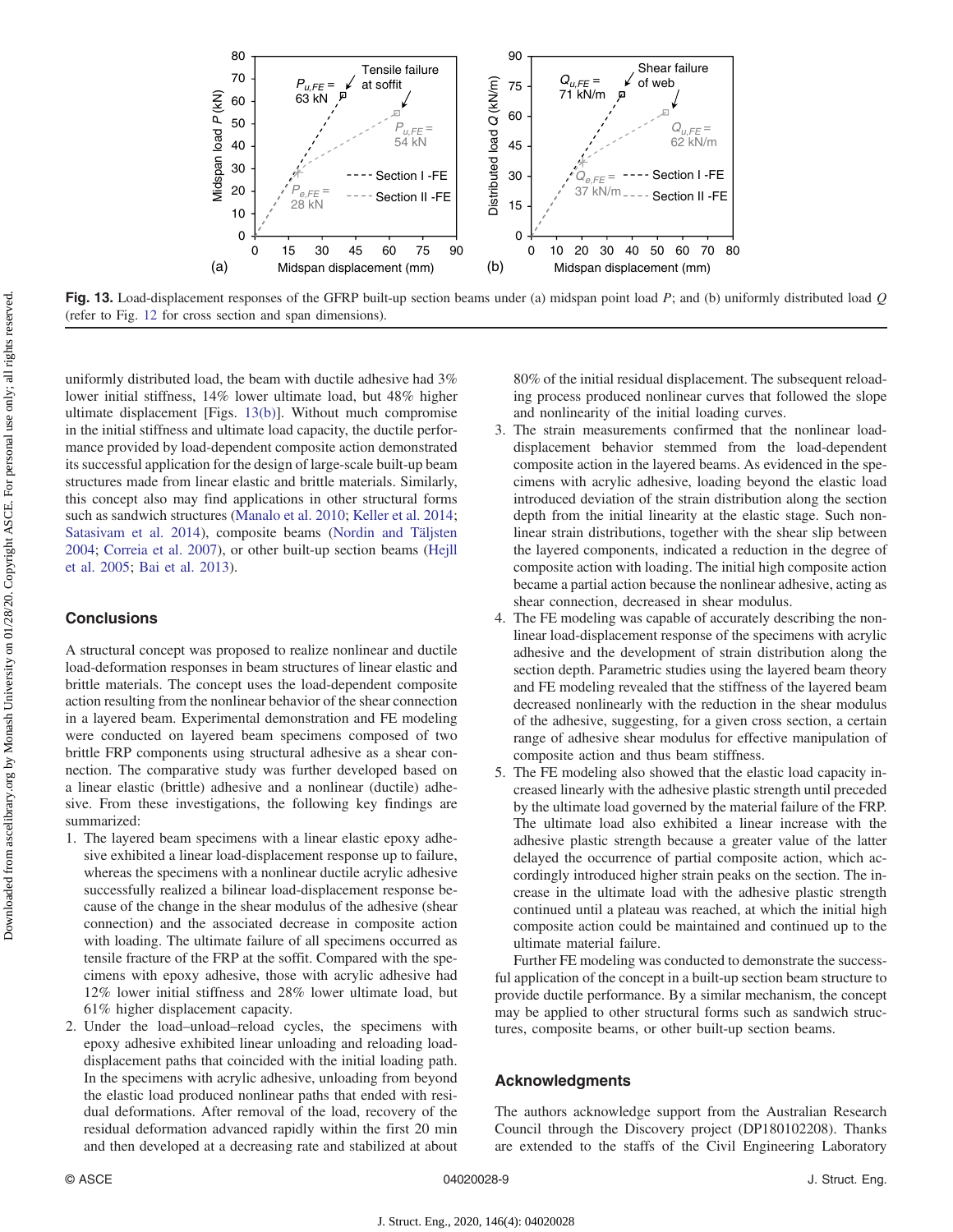<span id="page-9-0"></span>of Monash University for their assistance in the experimental program.

# References

- Allen, H. G. 1969. "Sandwich beams." Chap. 2 in Analysis and design of structural sandwich panels. Oxford, UK: Pergamon.
- Amada, S., Y. Ichikawa, T. Munekata, Y. Nagase, and H. Shimizu. 1997. "Fiber texture and mechanical graded structure of bamboo." Compos. Part B 28 (1–2): 13–20. [https://doi.org/10.1016/S1359](https://doi.org/10.1016/S1359-8368(96)00020-0) [-8368\(96\)00020-0.](https://doi.org/10.1016/S1359-8368(96)00020-0)
- ASTM. 2014. Standard test method for tensile properties of polymer matrix composite materials. ASTM D3039. West Conshohocken, PA: ASTM.
- Bai, Y., T. Keller, and C. Wu. 2013. "Pre-buckling and post-buckling failure at web-flange junction of pultruded GFRP beams." Mater. Struct. 46 (7): 1143–1154. <https://doi.org/10.1617/s11527-012-9960-9>.
- Bai, Y., and C. Zhang. 2012. "Capacity of nonlinear large deformation for trusses assembled by brittle FRP composites." Compos. Struct. 94 (11): 3347–3353. <https://doi.org/10.1016/j.compstruct.2012.05.016>.
- Banea, M., and L. F. da Silva. 2010. "The effect of temperature on the mechanical properties of adhesives for the automotive industry." Proc. Inst. Mech. Eng. Part L: J. Mater.: Des. Appl. 224 (2): 51–62. [https://](https://doi.org/10.1243/14644207JMDA283) [doi.org/10.1243/14644207JMDA283.](https://doi.org/10.1243/14644207JMDA283)
- Bank, L. C. 2012. "Progressive failure and ductility of FRP composites for construction." J. Compos. Constr. 17 (3): 406–419. [https://doi.org/10](https://doi.org/10.1061/(ASCE)CC.1943-5614.0000355) [.1061/\(ASCE\)CC.1943-5614.0000355.](https://doi.org/10.1061/(ASCE)CC.1943-5614.0000355)
- Chambers, R. E. 1997. "ASCE design standard for pultruded fiberreinforced-plastic (FRP) structures." J. Compos. Constr. 1 (1): 26–38. [https://doi.org/10.1061/\(ASCE\)1090-0268\(1997\)1:1\(26\).](https://doi.org/10.1061/(ASCE)1090-0268(1997)1:1(26))
- Chapman, J., and S. Balakrishnan. 1964. "Experiments on composite beams." Struct. Eng. 42 (11): 369–383.
- Clouston, P., L. A. Bathon, and A. Schreyer. 2005. "Shear and bending performance of a novel wood–concrete composite system." J. Struct. Eng. 131 (9): 1404–1412. [https://doi.org/10.1061/\(ASCE\)0733-9445](https://doi.org/10.1061/(ASCE)0733-9445(2005)131:9(1404)) [\(2005\)131:9\(1404\)](https://doi.org/10.1061/(ASCE)0733-9445(2005)131:9(1404)).
- Correia, J. R., F. A. Branco, and J. G. Ferreira. 2007. "Flexural behaviour of GFRP–concrete hybrid beams with interconnection slip." Compos. Struct. 77 (1): 66–78. [https://doi.org/10.1016/j.compstruct.2005.06](https://doi.org/10.1016/j.compstruct.2005.06.003) [.003.](https://doi.org/10.1016/j.compstruct.2005.06.003)
- Culver, C., and R. Coston. 1961. "Tests of composite beams with stud shear connectors." J. Struct. Div. 87 (2): 1–20.
- da Silva, L. F., G. Critchlow, and M. Figueiredo. 2008. "Parametric study of adhesively bonded single lap joints by the Taguchi method." J. Adhes. Sci. Technol. 22 (13): 1477–1494. [https://doi.org/10.1163](https://doi.org/10.1163/156856108X309585) [/156856108X309585](https://doi.org/10.1163/156856108X309585).
- da Silva, L. F., T. Rodrigues, M. Figueiredo, M. De Moura, and J. Chousal. 2006. "Effect of adhesive type and thickness on the lap shear strength." J. Adhes. 82 (11): 1091–1115. [https://doi.org/10.1080](https://doi.org/10.1080/00218460600948511) [/00218460600948511.](https://doi.org/10.1080/00218460600948511)
- de Castro, J., and T. Keller. 2008. "Ductile double-lap joints from brittle GFRP laminates and ductile adhesives, Part I: Experimental investigation." Compos. Part B 39 (2): 271–281. [https://doi.org/10.1016/j](https://doi.org/10.1016/j.compositesb.2007.02.015) [.compositesb.2007.02.015.](https://doi.org/10.1016/j.compositesb.2007.02.015)
- Dodoo, A., L. Gustavsson, and R. Sathre. 2014. "Lifecycle primary energy analysis of low-energy timber building systems for multi-storey residential buildings." Energy Build. 81 (Oct): 84–97. [https://doi.org/10.1016/j](https://doi.org/10.1016/j.enbuild.2014.06.003) [.enbuild.2014.06.003.](https://doi.org/10.1016/j.enbuild.2014.06.003)
- Faella, C., E. Martinelli, and E. Nigro. 2003. "Shear connection nonlinearity and deflections of steel–concrete composite beams: A simplified method." J. Struct. Eng. 129 (1): 12–20. [https://doi.org/10.1061](https://doi.org/10.1061/(ASCE)0733-9445(2003)129:1(12)) [/\(ASCE\)0733-9445\(2003\)129:1\(12\).](https://doi.org/10.1061/(ASCE)0733-9445(2003)129:1(12))
- Gai, X., A. Darby, T. Ibell, and M. Evernden. 2013. "Experimental investigation into a ductile FRP stay-in-place formwork system for concrete slabs." Constr. Build. Mater. 49 (Dec): 1013–1023. [https://doi.org/10](https://doi.org/10.1016/j.conbuildmat.2012.08.050) [.1016/j.conbuildmat.2012.08.050.](https://doi.org/10.1016/j.conbuildmat.2012.08.050)
- Hejll, A., B. Täljsten, and M. Motavalli. 2005. "Large scale hybrid FRP composite girders for use in bridge structures—theory, test and field application." Compos. Part B 36 (8): 573–585. [https://doi.org/10](https://doi.org/10.1016/j.compositesb.2005.05.002) [.1016/j.compositesb.2005.05.002](https://doi.org/10.1016/j.compositesb.2005.05.002).
- Hollaway, L. 2010. "A review of the present and future utilisation of FRP composites in the civil infrastructure with reference to their important in-service properties." Constr. Build. Mater. 24 (12): 2419–2445. [https://doi.org/10.1016/j.conbuildmat.2010.04.062.](https://doi.org/10.1016/j.conbuildmat.2010.04.062)
- Jayas, B., and M. Hosain. 1988. "Behaviour of headed studs in composite beams: Push-out tests." Can. J. Civ. Eng. 15 (2): 240–253. [https://doi](https://doi.org/10.1139/l88-032) [.org/10.1139/l88-032.](https://doi.org/10.1139/l88-032)
- Keller, T., and J. de Castro. 2005. "System ductility and redundancy of FRP beam structures with ductile adhesive joints." Compos. Part B 36 (8): 586–596. <https://doi.org/10.1016/j.compositesb.2005.05.001>.
- Keller, T., and H. Gürtler. 2005. "Quasi-static and fatigue performance of a cellular FRP bridge deck adhesively bonded to steel girders." Compos. Struct. 70 (4): 484–496. [https://doi.org/10.1016/j.compstruct.2004.09](https://doi.org/10.1016/j.compstruct.2004.09.028) [.028.](https://doi.org/10.1016/j.compstruct.2004.09.028)
- Keller, T., J. Rothe, J. De Castro, and M. Osei-Antwi. 2014. "GFRP-balsa sandwich bridge deck: Concept, design, and experimental validation." J. Compos. Constr. 18 (2): 04013043. [https://doi.org/10.1061/\(ASCE\)](https://doi.org/10.1061/(ASCE)CC.1943-5614.0000423) [CC.1943-5614.0000423](https://doi.org/10.1061/(ASCE)CC.1943-5614.0000423).
- Keller, T., E. Schaumann, and T. Vallée. 2007. "Flexural behavior of a hybrid FRP and lightweight concrete sandwich bridge deck." Compos. Part A 38 (3): 879–889. [https://doi.org/10.1016/j.compositesa.2006](https://doi.org/10.1016/j.compositesa.2006.07.007) [.07.007.](https://doi.org/10.1016/j.compositesa.2006.07.007)
- Lee, S., M. Munro, and R. Scott. 1990. "Evaluation of three in-plane shear test methods for advanced composite materials." Composite 21 (6): 495–502. [https://doi.org/10.1016/0010-4361\(90\)90422-S.](https://doi.org/10.1016/0010-4361(90)90422-S)
- Liese, W. 1987. "Research on bamboo." Wood Sci. Technol. 21 (Sep): 189–209. [https://doi.org/10.1007/BF00351391.](https://doi.org/10.1007/BF00351391)
- Machado, J., P.-R. Gamarra, E. Marques, and L. F. da Silva. 2018. "Improvement in impact strength of composite joints for the automotive industry." Compos. Part B 138 (Apr): 243–255. [https://doi.org/10](https://doi.org/10.1016/j.compositesb.2017.11.038) [.1016/j.compositesb.2017.11.038](https://doi.org/10.1016/j.compositesb.2017.11.038).
- Manalo, A., T. Aravinthan, and W. Karunasena. 2010. "Flexural behaviour of glue-laminated fibre composite sandwich beams." Compos. Struct. 92 (11): 2703–2711. [https://doi.org/10.1016/j.compstruct.2010.03.006.](https://doi.org/10.1016/j.compstruct.2010.03.006)
- Meier, U., T. Triantafillou, and N. Deskovic. 1995. "Innovative design of FRP combined with concrete: Short-term behaviour." J. Struct. Eng. 121 (7): 1069–1078. [https://doi.org/10.1061/\(ASCE\)0733-9445\(1995\)](https://doi.org/10.1061/(ASCE)0733-9445(1995)121:7(1069)) [121:7\(1069\).](https://doi.org/10.1061/(ASCE)0733-9445(1995)121:7(1069))
- Nie, J., and C. S. Cai. 2003. "Steel–concrete composite beams considering shear slip effects." J. Struct. Eng. 129 (4): 495–506. [https://doi.org/10](https://doi.org/10.1061/(ASCE)0733-9445(2003)129:4(495)) [.1061/\(ASCE\)0733-9445\(2003\)129:4\(495\)](https://doi.org/10.1061/(ASCE)0733-9445(2003)129:4(495)).
- Nie, J., J. Fan, and C. Cai. 2008. "Experimental study of partially shearconnected composite beams with profiled sheeting." Eng. Struct. 30 (1): 1–12. [https://doi.org/10.1016/j.engstruct.2007.02.016.](https://doi.org/10.1016/j.engstruct.2007.02.016)
- Nordin, H., and B. Täljsten. 2004. "Testing of hybrid FRP composite beams in bending." Compos. Part B 35 (1): 27–33. [https://doi.org/10.1016/j](https://doi.org/10.1016/j.compositesb.2003.08.010) [.compositesb.2003.08.010.](https://doi.org/10.1016/j.compositesb.2003.08.010)
- Oehlers, D., P. Visintin, M. Haskett, and W. Sebastian. 2013. "Flexural ductility fundamental mechanisms governing all RC members in particular FRP RC." Constr. Build. Mater. 49 (Dec): 985–997. [https://doi.org/10](https://doi.org/10.1016/j.conbuildmat.2013.02.018) [.1016/j.conbuildmat.2013.02.018.](https://doi.org/10.1016/j.conbuildmat.2013.02.018)
- Pinto, A. M. G., A. Magalhães, R. D. S. G. Campilho, M. De Moura, and A. Baptista. 2009. "Single-lap joints of similar and dissimilar adherends bonded with an acrylic adhesive." J. Adhes. 85 (6): 351–376. [https://doi](https://doi.org/10.1080/00218460902880313) [.org/10.1080/00218460902880313.](https://doi.org/10.1080/00218460902880313)
- Porteous, J., and A. Kermani. 2013. Structural timber design to Eurocode 5. New York: Wiley.
- Qiu, C., Y. Bai, L. Zhang, and L. Jin. 2019. "Bending performance of splice connections for assembly of tubular section FRP members: Experimental and numerical study." J. Compos. Constr. 23 (5): 04019040. [https://](https://doi.org/10.1061/(ASCE)CC.1943-5614.0000964) [doi.org/10.1061/\(ASCE\)CC.1943-5614.0000964](https://doi.org/10.1061/(ASCE)CC.1943-5614.0000964).
- Qiu, C., C. Ding, X. He, L. Zhang, and Y. Bai. 2018. "Axial performance of steel splice connection for tubular FRP column members." Compos. Struct. 189 (Apr): 498–509. [https://doi.org/10.1016/j.compstruct.2018](https://doi.org/10.1016/j.compstruct.2018.01.100) [.01.100.](https://doi.org/10.1016/j.compstruct.2018.01.100)
- Queiroz, F., P. Vellasco, and D. Nethercot. 2007. "Finite element modelling of composite beams with full and partial shear connection." J. Constr. Steel Res. 63 (4): 505–521. [https://doi.org/10.1016/j.jcsr.2006.06.003.](https://doi.org/10.1016/j.jcsr.2006.06.003)

Downloaded from ascelibrary.org by Monash University on 01/28/20. Copyright ASCE. For personal use only; all rights reserved.Downloaded from ascelibrary.org by Monash University on 01/28/20. Copyright ASCE. For personal use only; all rights reserved